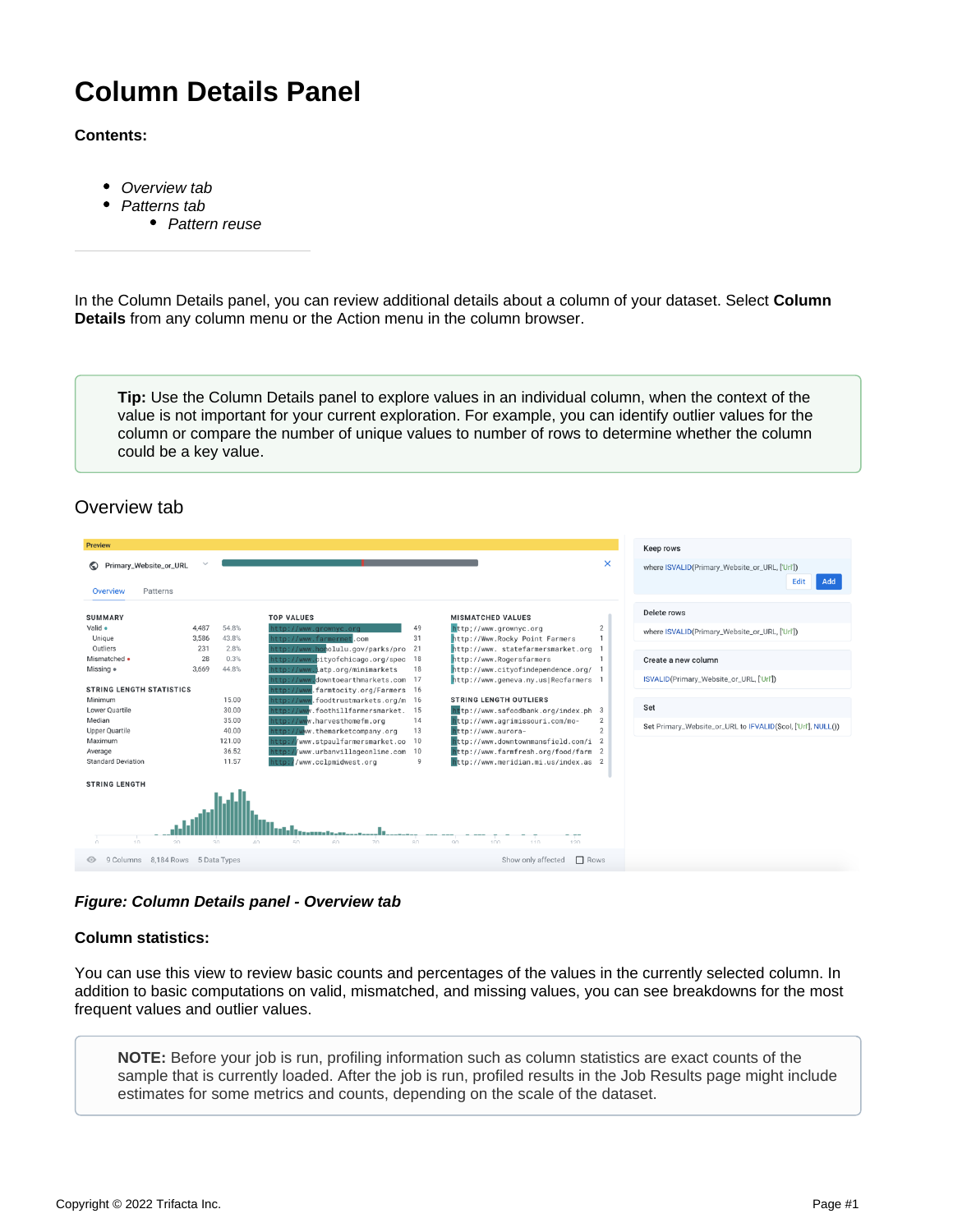Depending on the data type of the column, additional statistics provide information on data quality and variation. For more information, see [Column Statistics Reference](https://docs.trifacta.com/display/AWS/Column+Statistics+Reference).

#### **Actions:**

- To change the data type, click the type indicator next to the column title in the Column Details panel.
- To perform commands on the column, select from the drop-down next to the column title. For more information, see [Column Menus](https://docs.trifacta.com/display/AWS/Column+Menus).
- Use the data quality bar to select categories of values: valid, mismatched, or missing. The context panel is updated based on your selection with recommended recipe steps. See [Selection Details Panel](https://docs.trifacta.com/display/AWS/Selection+Details+Panel).

### <span id="page-1-0"></span>Patterns tab

In the Patterns tab, you can review patterns identified by the platform in the selected column's data and then create steps based on patterns that you select. Pattern profiling automatically finds and groups clusters of the column's values based on similarities in format and structure, such as differently formatted phone numbers, addresses, log entries, and name fields. For example, if some of your dataset's address values include apartment numbers, you can create a Split transformation based on a pattern that includes the apartment numbers.

**NOTE:** In this tab, the count of values and the all patterns category do not include missing values.

**NOTE:** Wide columns, such as Arrays, Objects, or freeform text, might take a while to profile.

- Each non-blank value in the column is represented by one of the displayed patterns. Patterns are specified as a combination of literal values and Patterns . For more information on these patterns, see [Text Matching](https://docs.trifacta.com/display/AWS/Text+Matching).
- Patterns might be more generalized than the constraints of the column's data type.
- Token values are Patterns without braces.

| <b>Source</b>                                                                                            | <b>Extract values matching</b>                                                                                       |
|----------------------------------------------------------------------------------------------------------|----------------------------------------------------------------------------------------------------------------------|
| Primary_Website_or_URL<br>⊙<br><b>Patterns</b><br>Overview                                               | ×<br>'{url}' starting after '{start}' ending before '{end}'<br>Edit<br>Add                                           |
| All patterns                                                                                             | 31<br>Replace                                                                                                        |
|                                                                                                          | first occurrence of `{url}` starting after `{start}` ending<br>27<br>before '{end}' with " in Primary_Website_or_URL |
| url<br>http://www.17thstreetfarmersmarket.com<br>$\odot$<br>http://www.foodtrustmarkets.org/markets.html | Split on values matching                                                                                             |
| http://www.abingtonsage.com<br>http://www.foodtrustmarkets.org/graysferry.html<br>http://www.grownyc.org | '{url}' starting after '{start}' ending before '{end}'                                                               |
| lower 4 any / / lower 3 . digit 2 lower 14 . lower 3                                                     | $\blacksquare$ 1                                                                                                     |
| http;//www.32ndstreetmarket.org                                                                          |                                                                                                                      |
|                                                                                                          | $= 1$                                                                                                                |
| lower 4 any / / lower 3 . digit 4 lower 13 . lower 3<br>http;//www.1010farmersmarket.com                 |                                                                                                                      |
|                                                                                                          | $= 1$                                                                                                                |

#### **Figure: Column Details panel - Patterns tab**

All non-blank values are captured in the all patterns category, which you can expand to display the patterns that capture subsets of all values. Patterns are displayed in a tree structure, with each lower level describing a subset of the parent pattern.